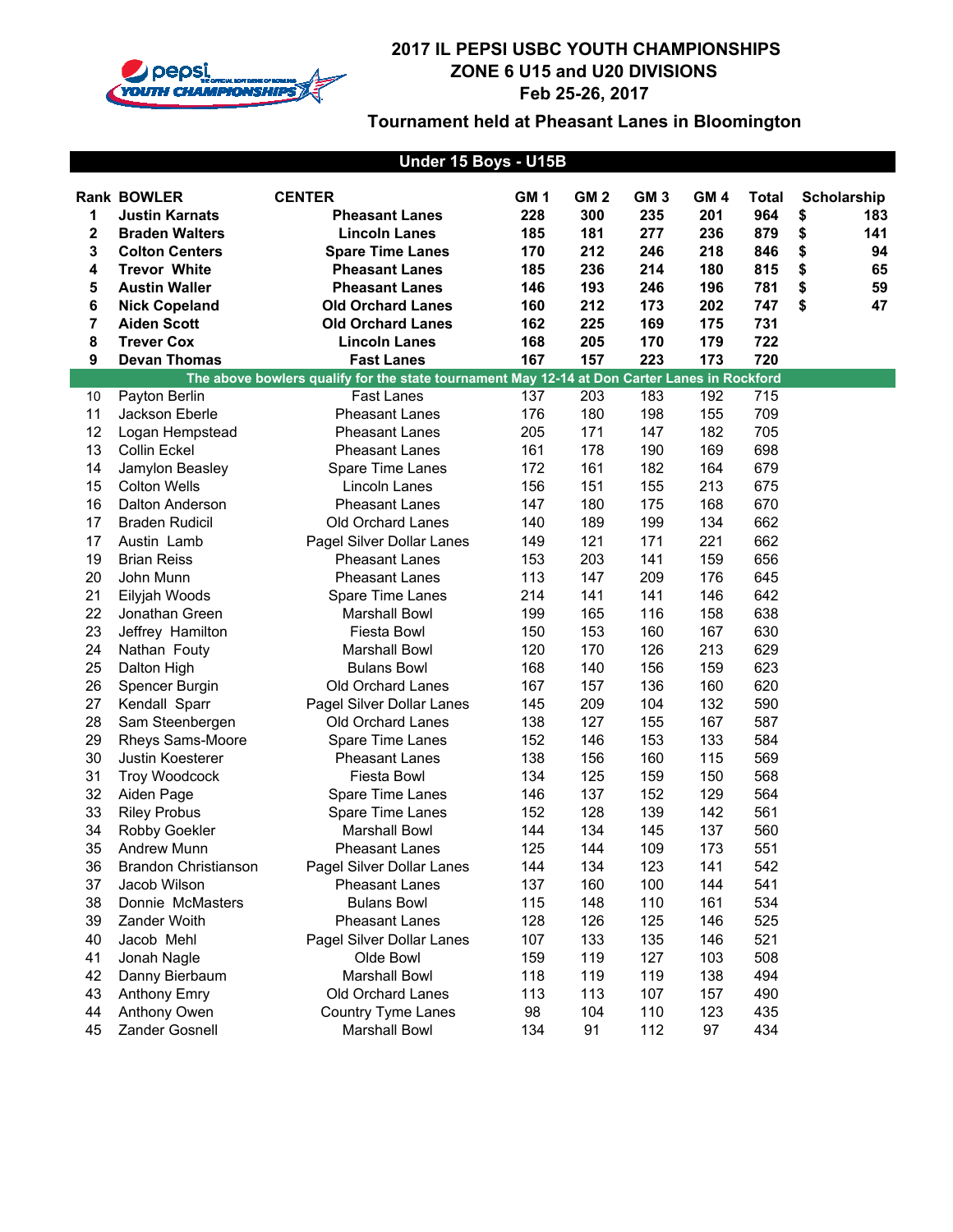

| Under 15 Girls - U15G |                             |                                                                                              |                 |                 |                 |                 |              |          |             |
|-----------------------|-----------------------------|----------------------------------------------------------------------------------------------|-----------------|-----------------|-----------------|-----------------|--------------|----------|-------------|
|                       | <b>Rank BOWLER</b>          | <b>CENTER</b>                                                                                | GM <sub>1</sub> | GM <sub>2</sub> | GM <sub>3</sub> | GM <sub>4</sub> | <b>Total</b> |          | Scholarship |
| 1<br>2                | Kayla Goble<br>Selena Burns | <b>Fast Lanes</b>                                                                            | 177             | 192             | 203             | 206             | 778          | \$       | 144         |
| 3                     | Jaylyn Linder               | <b>Spare Time Lanes</b><br><b>Fast Lanes</b>                                                 | 170<br>179      | 170<br>157      | 222<br>204      | 185<br>184      | 747<br>724   | \$<br>\$ | 86<br>58    |
| 4                     | <b>India Wright</b>         | <b>Spare Time Lanes</b>                                                                      | 236             | 159             | 130             | 184             | 709          |          |             |
| 5                     | <b>Madison Stow</b>         | <b>Country Tyme Lanes</b>                                                                    | 177             | 180             | 133             | 143             | 633          |          |             |
| 5                     | <b>Emily Franklin</b>       | <b>Pheasant Lanes</b>                                                                        | 149             | 206             | 125             | 153             | 633          |          |             |
|                       |                             | The above bowlers qualify for the state tournament May 12-14 at Don Carter Lanes in Rockford |                 |                 |                 |                 |              |          |             |
| $\overline{7}$        | Carmen Howard               | Spare Time Lanes                                                                             | 147             | 161             | 158             | 164             | 630          |          |             |
| 8                     | Stephanie Grubbs            | <b>Pheasant Lanes</b>                                                                        | 131             | 179             | 131             | 153             | 594          |          |             |
| 9                     | Rachael Goekler             | <b>Marshall Bowl</b>                                                                         | 128             | 140             | 149             | 172             | 589          |          |             |
| 10                    | Kate Hartke                 | Pagel Silver Dollar Lanes                                                                    | 109             | 156             | 159             | 141             | 565          |          |             |
| 11                    | Natalie Norman              | <b>Pheasant Lanes</b>                                                                        | 116             | 166             | 152             | 128             | 562          |          |             |
| 12                    | Madison Gosnell             | <b>Marshall Bowl</b>                                                                         | 128             | 112             | 109             | 189             | 538          |          |             |
| 13                    | Caitlyn Vernia              | Fiesta Bowl                                                                                  | 111             | 149             | 131             | 128             | 519          |          |             |
| 14                    | Alyssa Yaden                | <b>Fast Lanes</b>                                                                            | 144             | 105             | 124             | 139             | 512          |          |             |
| 15                    | Emma Glotzbach              | Fast Lanes                                                                                   | 100             | 113             | 139             | 157             | 509          |          |             |
| 16                    | <b>Courtney Hayes</b>       | Old Orchard Lanes                                                                            | 143             | 115             | 133             | 108             | 499          |          |             |
| 17                    | Rayllie Hughes              | <b>Marshall Bowl</b>                                                                         | 108             | 122             | 111             | 140             | 481          |          |             |
| 18                    | <b>Trinity Dokey</b>        | Lincoln Lanes                                                                                | 115             | 111             | 130             | 123             | 479          |          |             |
| 19                    | <b>Hannah Swalls</b>        | <b>Old Orchard Lanes</b>                                                                     | 131             | 91              | 95              | 79              | 396          |          |             |
| 20                    | Shalae Burns-Warren         | Spare Time Lanes                                                                             | 91              | 80              | 59              | 92              | 322          |          |             |
| 21                    | <b>Riley Baxter</b>         | Pagel Silver Dollar Lanes                                                                    | 52              | 50              | 62              | 80              | 244          |          |             |
| 22                    | Julie Morris                | <b>Marshall Bowl</b>                                                                         |                 |                 | <b>DNB</b>      |                 |              |          |             |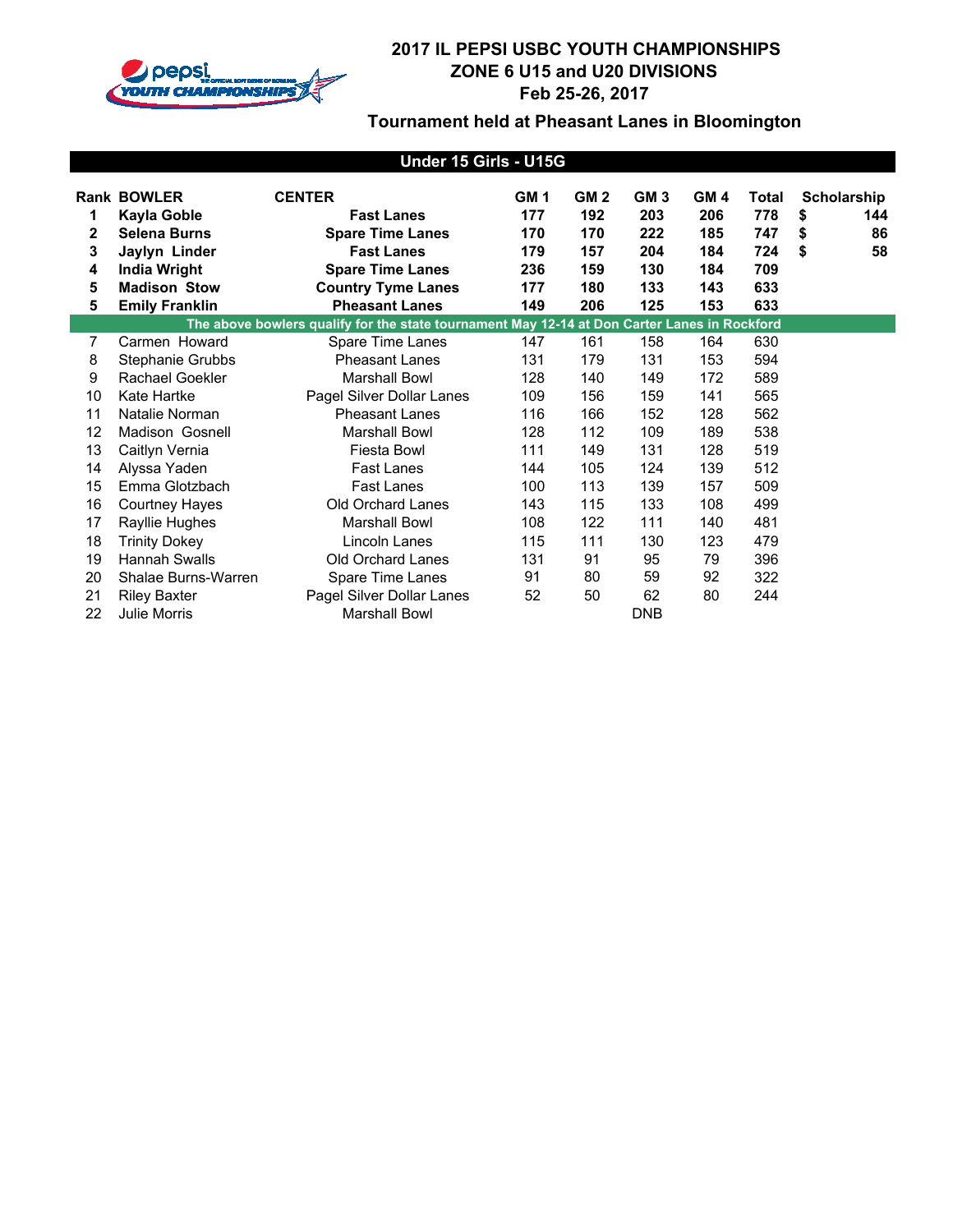

| Under 20 Boys - U20B |                                              |                                                                                              |                 |                        |                        |                        |                     |    |                    |
|----------------------|----------------------------------------------|----------------------------------------------------------------------------------------------|-----------------|------------------------|------------------------|------------------------|---------------------|----|--------------------|
|                      |                                              |                                                                                              | GM <sub>1</sub> |                        |                        |                        |                     |    |                    |
| 1                    | <b>Rank BOWLER</b><br><b>Nathaniel Davis</b> | <b>CENTER</b><br><b>Spare Time Lanes</b>                                                     | 279             | GM <sub>2</sub><br>224 | GM <sub>3</sub><br>236 | GM <sub>4</sub><br>246 | <b>Total</b><br>985 | \$ | Scholarship<br>178 |
| 2                    | <b>Nick Riley</b>                            | <b>Spare Time Lanes</b>                                                                      | 300             | 174                    | 212                    | 239                    | 925                 | \$ | 141                |
| 3                    | <b>Lane Mayfield</b>                         | <b>Pheasant Lanes</b>                                                                        | 243             | 256                    | 214                    | 182                    | 895                 | \$ | 92                 |
| 4                    | <b>Benjy Mailloux</b>                        | <b>Pheasant Lanes</b>                                                                        | 225             | 231                    | 179                    | 257                    | 892                 | \$ | 68                 |
| 5                    | lan Tanzyus                                  | <b>Spare Time Lanes</b>                                                                      | 218             | 220                    | 211                    | 217                    | 866                 | \$ | 55                 |
| 6                    | <b>Kyle Newton</b>                           | <b>Spare Time Lanes</b>                                                                      | 221             | 190                    | 268                    | 181                    | 860                 | \$ | 43                 |
| 7                    | <b>Blaine Hunt</b>                           | <b>Pheasant Lanes</b>                                                                        | 193             | 175                    | 260                    | 223                    | 851                 | \$ | 37                 |
| 8                    | <b>Anthony Baugh</b>                         | <b>Pheasant Lanes</b>                                                                        | 223             | 213                    | 173                    | 241                    | 850                 |    |                    |
| $\boldsymbol{9}$     | Jacob Tolonen                                | <b>Pheasant Lanes</b>                                                                        | 257             | 189                    | 184                    | 219                    | 849                 |    |                    |
|                      |                                              | The above bowlers qualify for the state tournament May 12-14 at Don Carter Lanes in Rockford |                 |                        |                        |                        |                     |    |                    |
| 10                   | <b>Chet Stock</b>                            | <b>Fast Lanes</b>                                                                            | 186             | 178                    | 205                    | 255                    | 824                 |    |                    |
| 10                   | Dylan Tolonen                                | <b>Pheasant Lanes</b>                                                                        | 201             | 184                    | 204                    | 235                    | 824                 |    |                    |
| 12                   | Shane Johnson                                | <b>Pheasant Lanes</b>                                                                        | 198             | 182                    | 220                    | 182                    | 782                 |    |                    |
| 13                   | Jared Motley                                 | Country Tyme Lanes                                                                           | 168             | 204                    | 224                    | 183                    | 779                 |    |                    |
| 14                   | <b>Trey Morgan</b>                           | Lincoln Lanes                                                                                | 209             | 183                    | 171                    | 215                    | 778                 |    |                    |
| 15                   | <b>Brock Swisher</b>                         | Olde Bowl                                                                                    | 216             | 223                    | 173                    | 159                    | 771                 |    |                    |
| 16                   | Skye Gillespie                               | <b>Pheasant Lanes</b>                                                                        | 157             | 211                    | 184                    | 215                    | 767                 |    |                    |
| 17                   | <b>Joel Reiners</b>                          | <b>Pheasant Lanes</b>                                                                        | 235             | 188                    | 150                    | 190                    | 763                 |    |                    |
| 18                   | <b>Hunter Merritt</b>                        | <b>Pheasant Lanes</b>                                                                        | 233             | 204                    | 177                    | 148                    | 762                 |    |                    |
| 19                   | <b>Matthew Wettstone</b>                     | <b>Pheasant Lanes</b>                                                                        | 212             | 194                    | 178                    | 177                    | 761                 |    |                    |
| 20                   | David McKennedy                              | Olde Bowl                                                                                    | 191             | 179                    | 212                    | 177                    | 759                 |    |                    |
| 21                   | Jaden Mungroo                                | <b>Pheasant Lanes</b>                                                                        | 171             | 177                    | 211                    | 192                    | 751                 |    |                    |
| 22                   | Peyton Wilson                                | <b>Pheasant Lanes</b>                                                                        | 191             | 179                    | 193                    | 180                    | 743                 |    |                    |
| 23                   | Jonathan Whitmer                             | Spare Time Lanes                                                                             | 208             | 168                    | 156                    | 193                    | 725                 |    |                    |
| 24                   | <b>Brandon Likins</b>                        | Spare Time Lanes                                                                             | 204             | 204                    | 169                    | 146                    | 723                 |    |                    |
| 25                   | Max Klebe                                    | Spare Time Lanes                                                                             | 204             | 190                    | 142                    | 185                    | 721                 |    |                    |
| 26                   | Sean Hanley                                  | <b>Pheasant Lanes</b>                                                                        | 170             | 152                    | 173                    | 222                    | 717                 |    |                    |
| 27                   | Shane Stow                                   | Country Tyme Lanes                                                                           | 156             | 171                    | 170                    | 201                    | 698                 |    |                    |
| 28                   | <b>Wyatt Sparr</b>                           | Pagel Silver Dollar Lanes                                                                    | 158             | 188                    | 147                    | 204                    | 697                 |    |                    |
| 29                   | Hunter Cole Petersen                         | Pagel Silver Dollar Lanes                                                                    | 200             | 182                    | 160                    | 146                    | 688                 |    |                    |
| 30                   | Brady Marshino                               | Fast Lanes                                                                                   | 136             | 166                    | 176                    | 208                    | 686                 |    |                    |
| 31                   | <b>Victor Montes</b>                         | Spare Time Lanes                                                                             | 179             | 128                    | 202                    | 173                    | 682                 |    |                    |
| 32                   | <b>Tyler Nolin</b>                           | <b>Pheasant Lanes</b>                                                                        | 192             | 148                    | 181                    | 147                    | 668                 |    |                    |
| 33                   | Johnathan Poe                                | <b>Marshall Bowl</b>                                                                         | 156             | 138                    | 178                    | 180                    | 652                 |    |                    |
| 34                   | Sam Collins                                  | <b>Pheasant Lanes</b>                                                                        | 169             | 140                    | 136                    | 189                    | 634                 |    |                    |
| 35                   | Dylan Adcock                                 | Spare Time Lanes                                                                             | 176             | 137                    | 139                    | 168                    | 620                 |    |                    |
| 36                   | Kyle Betts                                   | Pagel Silver Dollar Lanes                                                                    | 150             | 178                    | 128                    | 161                    | 617                 |    |                    |
| 37                   | <b>Brandon Gilliland</b>                     | Old Orchard Lanes                                                                            | 137             | 167                    | 160                    | 147                    | 611                 |    |                    |
| 38                   | Jacob Davidson                               | Marshall Bowl                                                                                | 128             | 138                    | 157                    | 182                    | 605                 |    |                    |
| 39                   | Ethan Brooks                                 | <b>Bulans Bowl</b>                                                                           | 117             | 155                    | 170                    | 155                    | 597                 |    |                    |
| 40                   | Ketric Smith                                 | Marshall Bowl                                                                                | 161             | 155                    | 143                    | 127                    | 586                 |    |                    |
| 41                   | <b>Blake Seibert</b>                         | Pagel Silver Dollar Lanes                                                                    | 140             | 123                    | 158                    | 164                    | 585                 |    |                    |
| 42                   | David Gualandi                               | Fiesta Bowl                                                                                  | 125             | 171                    | 129                    | 159                    | 584                 |    |                    |
| 43                   | Curtis Christianson                          | Pagel Silver Dollar Lanes                                                                    | 128             | 148                    | 154                    | 135                    | 565                 |    |                    |
| 44                   | <b>Trent Nolin</b>                           | Pheasant Lanes                                                                               | 108             | 171                    | 129                    | 148                    | 556                 |    |                    |
| 45                   | James Haken                                  | Old Orchard Lanes                                                                            | 142             | 129                    | 118                    | 112                    | 501                 |    |                    |
| 46                   | Chris Bloomer                                | Old Orchard Lanes                                                                            | 132             | 105                    | 135                    | 126                    | 498                 |    |                    |
| 47                   | Zachary Hanners                              | Old Orchard Lanes                                                                            |                 |                        | <b>DNB</b>             |                        |                     |    |                    |